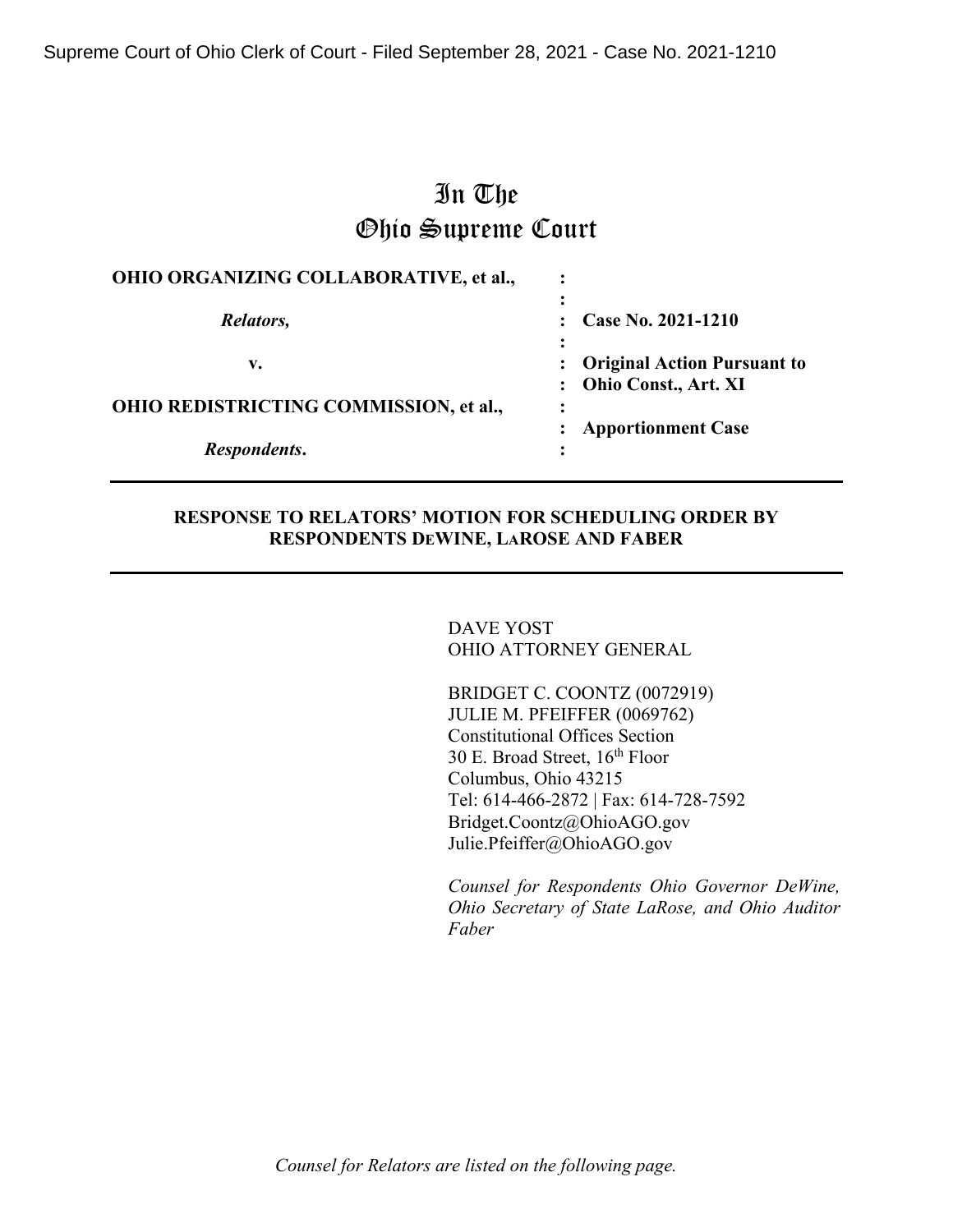### **COUNSEL FOR RELATORS** *\*PHV Forthcoming*

Alicia L. Bannon (PHV 25409-2021)\* Yurij Rudensky (PHV 25422-2021)\* Michael Li (PHV 25430-2021)\* Ethan Herenstein\* BRENNAN CENTER FOR JUSTICE at NYU SCHOOL OF LAW 120 Broadway, Suite 1750 New York, NY 10271 Tel: (646) 292-8310 Fax: (212) 463-7308 alicia.bannon@nyu.edu

Peter M. Ellis (Ohio Bar No. 0070264) *Counsel of Record* M. Patrick Yingling\* Natalie R. Salazar\* REED SMITH LLP 10 South Wacker Drive, 40th Floor Chicago, IL 60606 Tel: (312) 207-1000 Fax: (312) 207-6400 pellis@reedsmith.com

Brian A. Sutherland (PHV 25406-2021)\* REED SMITH LLP 101 Second Street, Suite 1800 San Francisco, CA 94105 Tel: (415) 543-8700 Fax: (415) 391-8269 bsutherland@reedsmith.com

Ben R. Fliegel\* REED SMITH LLP 355 South Grand Avenue, Suite 2900 Los Angeles, CA 90071 Tel: (213) 457-8000 Fax: (213) 457-8080 bfliegel@reedsmith.com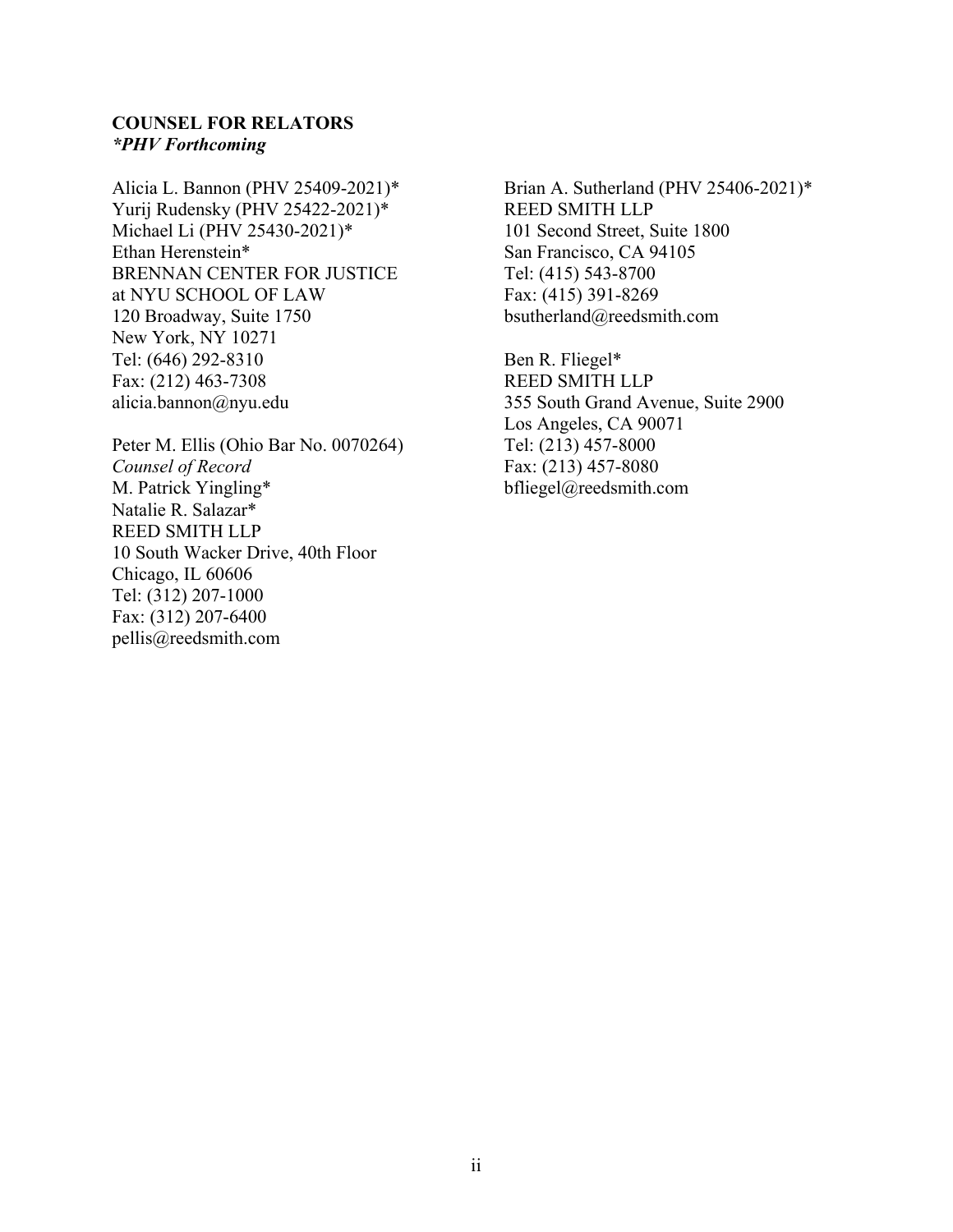# In The Ohio Supreme Court

| <b>OHIO ORGANIZING COLLABORATIVE, et al.,</b> |                                                         |
|-----------------------------------------------|---------------------------------------------------------|
| Relators,                                     | Case No. 2021-1210                                      |
| v.                                            | : Original Action Pursuant to<br>: Ohio Const., Art. XI |
| OHIO REDISTRICTING COMMISSION, et al.,        | :                                                       |
| Respondents.                                  | <b>Apportionment Case</b>                               |

## **RESPONSE TO RELATORS' MOTION FOR SCHEDULING ORDER BY RESPONDENTS DEWINE, LAROSE AND FABER**

Respondents Governor DeWine, Ohio Secretary of State LaRose, and Ohio Auditor Faber (Statewide Elected Officials) respectfully request that their Response to the Motion for Scheduling Order in *League of Women Voters of Ohio et al. v. Ohio Redistricting Commission et al.*, Case No. 2021-1193 be accepted as their response to Relators' Motion for Scheduling Order in the above-styled action too.

Respectfully submitted,

DAVE YOST OHIO ATTORNEY GENERAL

*/s/ Bridget C. Coontz* BRIDGET C. COONTZ (0072919) JULIE M. PFEIFFER (0069762) Constitutional Offices Section 30 E. Broad Street, 16th Floor Columbus, Ohio 43215 Tel: 614-466-2872 | Fax: 614-728-7592 Bridget.Coontz@OhioAGO.gov Julie.Pfeiffer@OhioAGO.gov

*Counsel for Respondents Ohio Governor DeWine, Ohio Secretary of State LaRose and Ohio Auditor Faber*